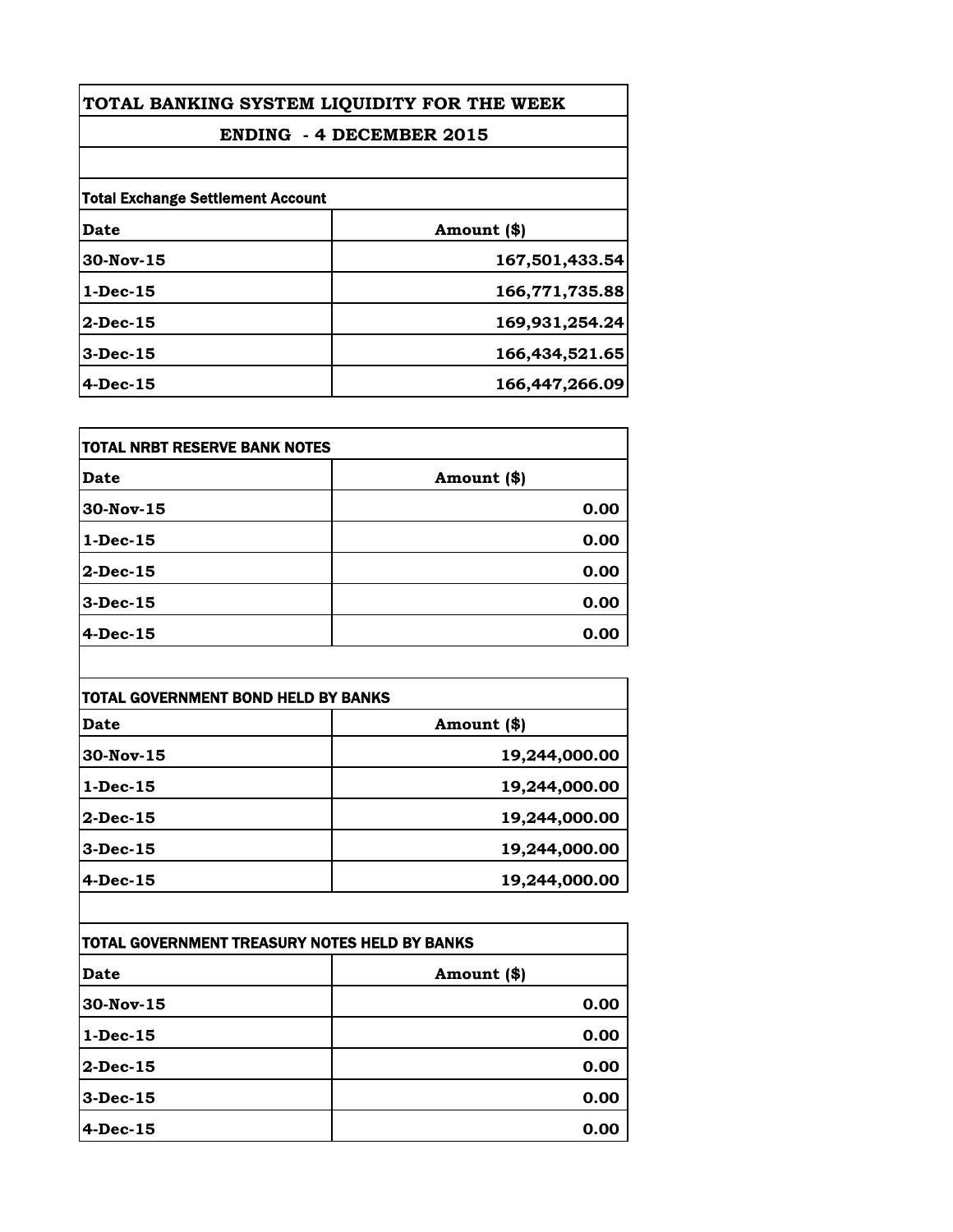| TOTAL BANKING SYSTEM LIQUIDITY FOR THE WEEK |  |  |
|---------------------------------------------|--|--|
|---------------------------------------------|--|--|

## **ENDING - 11 DECEMBER 2015**

| <b>Total Exchange Settlement Account</b> |                |
|------------------------------------------|----------------|
| Date                                     | Amount (\$)    |
| $8-Dec-15$                               | 164,355,737.12 |
| $9-Dec-15$                               | 165,458,352.64 |
| 10-Dec-15                                | 166,375,736.70 |
| $11-Dec-15$                              | 165,943,571.28 |

| <b>TOTAL NRBT RESERVE BANK NOTES</b> |             |
|--------------------------------------|-------------|
| <b>Date</b>                          | Amount (\$) |
| 8-Dec-15                             | 0.00        |
| $9-Dec-15$                           | 0.00        |
| 10-Dec-15                            | 0.00        |
| $11 - Dec-15$                        | 0.00        |

| <b>Date</b>  | Amount (\$)   |  |
|--------------|---------------|--|
| $8-Dec-15$   | 19,244,000.00 |  |
| $9-Dec-15$   | 19,244,000.00 |  |
| $10$ -Dec-15 | 19,244,000.00 |  |
| $11-Dec-15$  | 19,244,000.00 |  |

| ITOTAL GOVERNMENT TREASURY NOTES HELD BY BANKS |             |
|------------------------------------------------|-------------|
| <b>Date</b>                                    | Amount (\$) |
| $8-Dec-15$                                     | 0.00        |
| $9-Dec-15$                                     | 0.00        |
| 10-Dec-15                                      | 0.00        |
| 11-Dec-15                                      | 0.00        |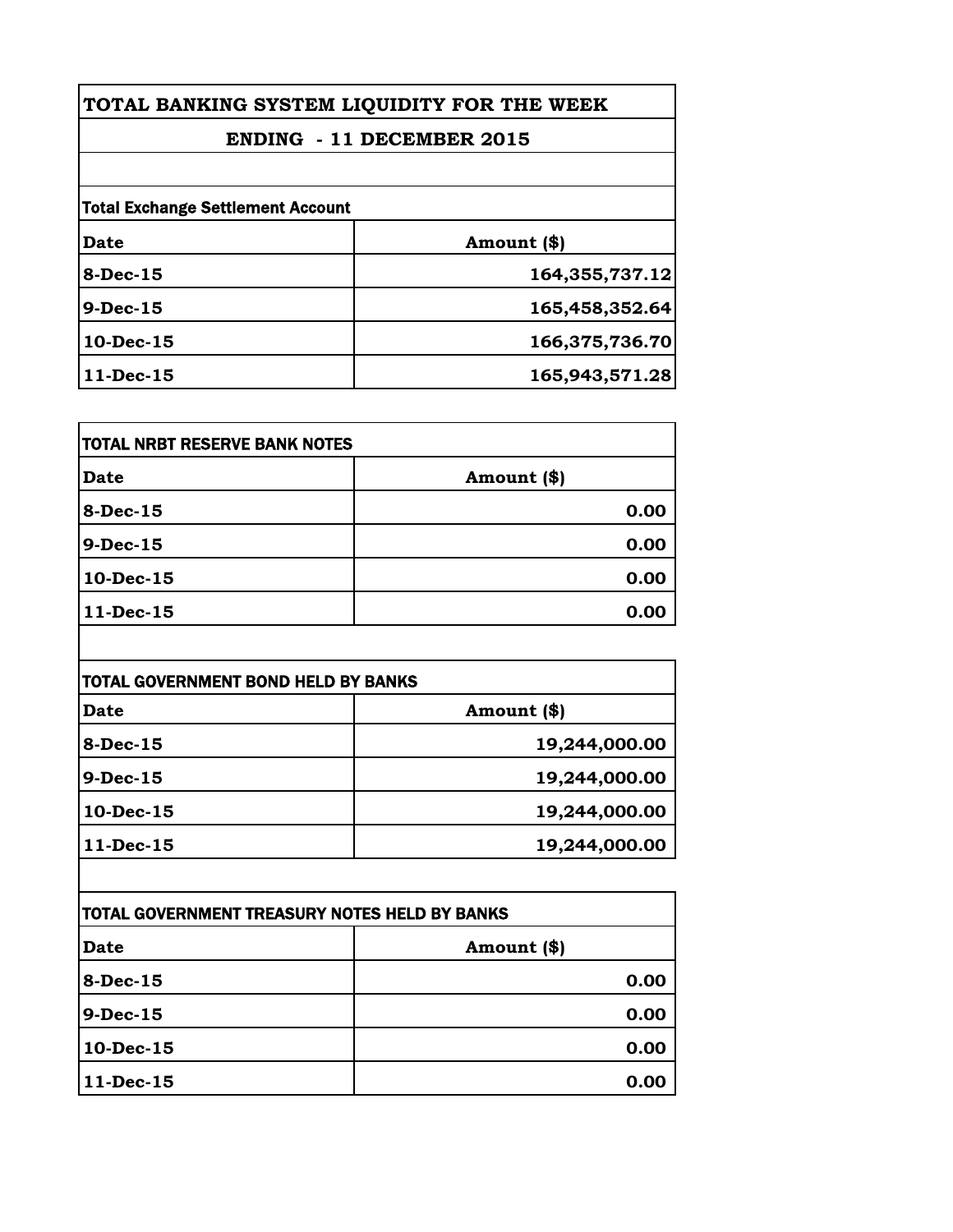| TOTAL BANKING SYSTEM LIQUIDITY FOR THE WEEK<br><b>ENDING - 18 DECEMBER 2015</b> |                |  |
|---------------------------------------------------------------------------------|----------------|--|
|                                                                                 |                |  |
| <b>Total Exchange Settlement Account</b>                                        |                |  |
| Date                                                                            | Amount (\$)    |  |
| $14$ -Dec-15                                                                    | 165,504,540.77 |  |
| $15$ -Dec- $15$                                                                 | 165,572,976.54 |  |
| 16-Dec-15                                                                       | 165,240,570.81 |  |
| $17$ -Dec-15                                                                    | 164,045,825.85 |  |
| 18-Dec-15                                                                       | 164,246,635.44 |  |

| <b>TOTAL NRBT RESERVE BANK NOTES</b> |             |
|--------------------------------------|-------------|
| Date                                 | Amount (\$) |
| 14-Dec-15                            | 0.00        |
| 15-Dec-15                            | 0.00        |
| $16$ -Dec- $15$                      | 0.00        |
| 17-Dec-15                            | 0.00        |
| 18-Dec-15                            | 0.00        |

| TOTAL GOVERNMENT BOND HELD BY BANKS |               |
|-------------------------------------|---------------|
| Date                                | Amount (\$)   |
| $14$ -Dec-15                        | 19,244,000.00 |
| 15-Dec-15                           | 19,244,000.00 |
| $16$ -Dec- $15$                     | 19,244,000.00 |
| $17$ -Dec-15                        | 19,244,000.00 |
| 18-Dec-15                           | 19,244,000.00 |

| TOTAL GOVERNMENT TREASURY NOTES HELD BY BANKS |             |  |
|-----------------------------------------------|-------------|--|
| Date                                          | Amount (\$) |  |
| $14$ -Dec-15                                  | 0.00        |  |
| $15$ -Dec-15                                  | 0.00        |  |
| $16$ -Dec-15                                  | 0.00        |  |
| $17$ -Dec-15                                  | 0.00        |  |
| 18-Dec-15                                     | 0.00        |  |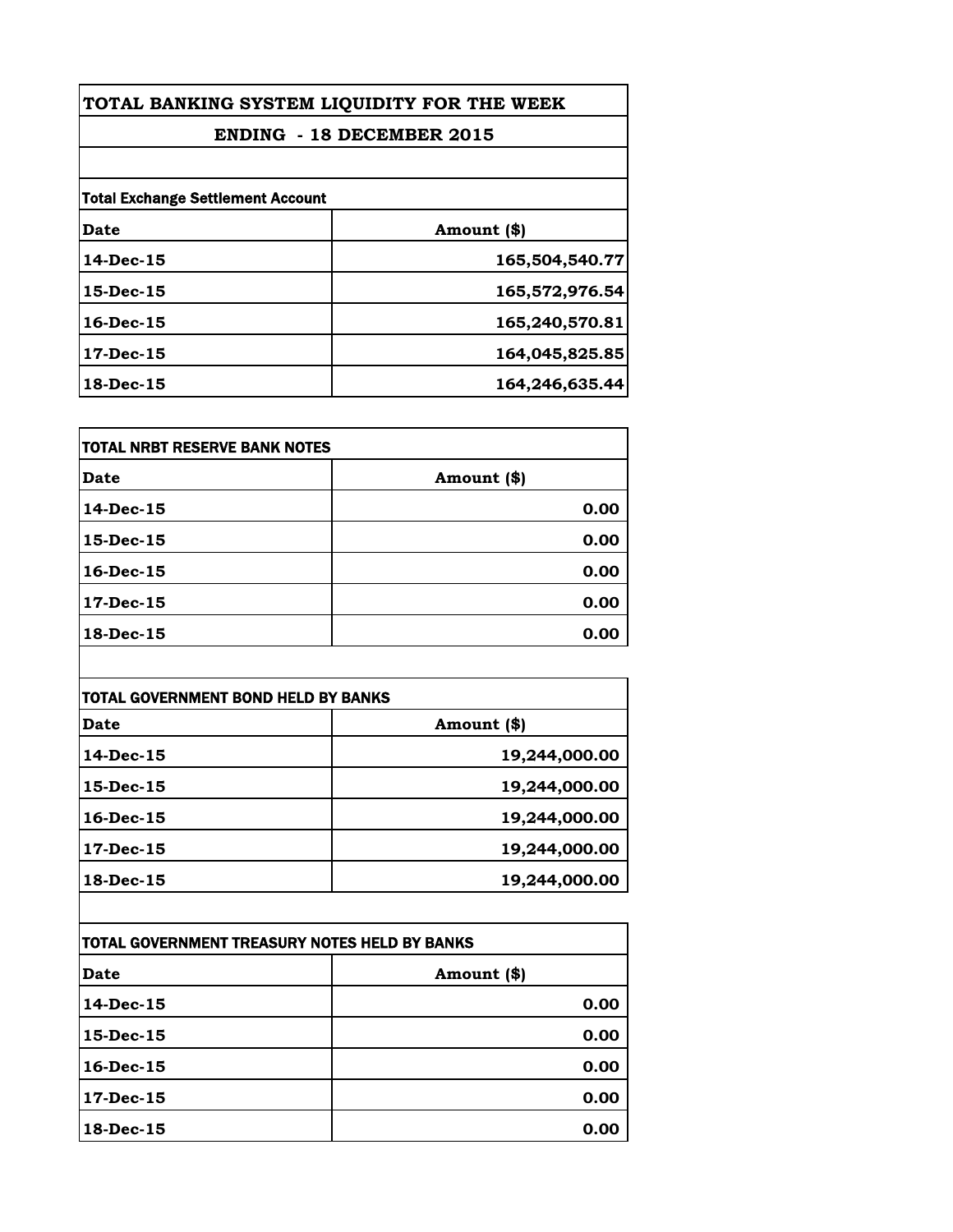|  | TOTAL BANKING SYSTEM LIQUIDITY FOR THE WEEK |  |  |  |
|--|---------------------------------------------|--|--|--|
|--|---------------------------------------------|--|--|--|

## **ENDING - 24 DECEMBER 2015**

| <b>Total Exchange Settlement Account</b> |                |  |
|------------------------------------------|----------------|--|
| Date                                     | Amount (\$)    |  |
| 21-Dec-15                                | 163,923,609.09 |  |
| 22-Dec-15                                | 164,944,152.22 |  |
| $23 - Dec - 15$                          | 162,561,495.08 |  |
| $24$ -Dec-15                             | 162,279,936.20 |  |

| <b>TOTAL NRBT RESERVE BANK NOTES</b> |             |
|--------------------------------------|-------------|
| <b>Date</b>                          | Amount (\$) |
| 21-Dec-15                            | 0.00        |
| 22-Dec-15                            | 0.00        |
| 23-Dec-15                            | 0.00        |
| 24-Dec-15                            | 0.00        |

| TOTAL GOVERNMENT BOND HELD BY BANKS |               |
|-------------------------------------|---------------|
| <b>Date</b>                         | Amount (\$)   |
| 21-Dec-15                           | 19,244,000.00 |
| 22-Dec-15                           | 19,244,000.00 |
| 23-Dec-15                           | 19,244,000.00 |
| 24-Dec-15                           | 19,244,000.00 |

| ITOTAL GOVERNMENT TREASURY NOTES HELD BY BANKS |             |  |
|------------------------------------------------|-------------|--|
| <b>Date</b>                                    | Amount (\$) |  |
| $ 21$ -Dec-15                                  | 0.00        |  |
| 22-Dec-15                                      | 0.00        |  |
| $23 - Dec - 15$                                | 0.00        |  |
| $24$ -Dec-15                                   | 0.00        |  |